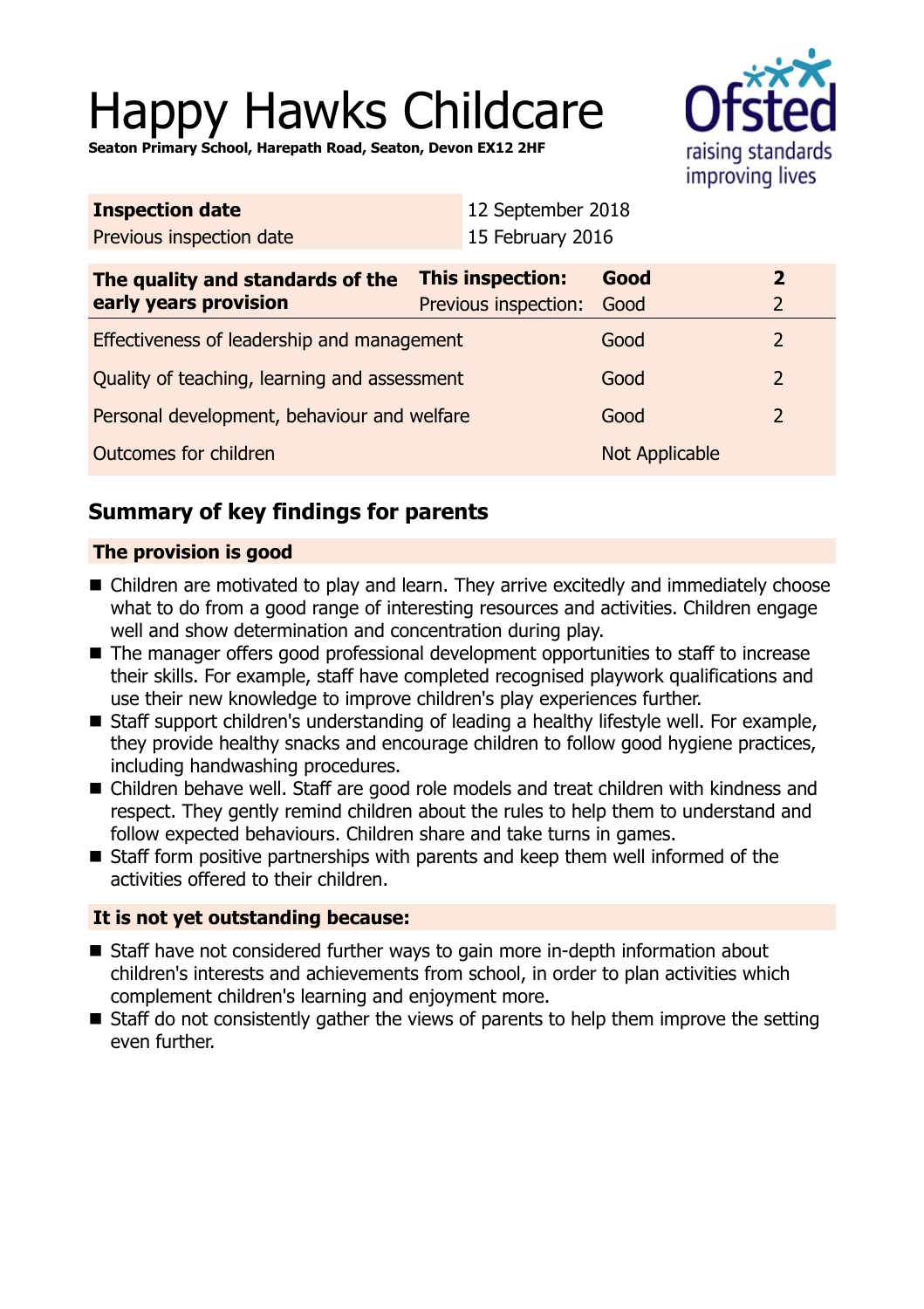## **What the setting needs to do to improve further**

#### **To further improve the quality of the early years provision the provider should:**

- $\blacksquare$  strengthen the arrangements to gather information about what children enjoy and do at school to increase the opportunities to complement children's learning and activities
- **n** obtain parents' views to help develop the improvement of the setting even further.

#### **Inspection activities**

- $\blacksquare$  The inspector observed the quality of staff's interactions with children during activities, both indoors and outdoors.
- The inspector discussed the manager's self-evaluation and looked at relevant documentation, including policies and procedures, and checked evidence of the suitability of all staff.
- $\blacksquare$  The inspector carried out a joint observation with the manager.
- $\blacksquare$  The inspector took account of the views of parents spoken to on the day of the inspection.

#### **Inspector**

Petra Morgan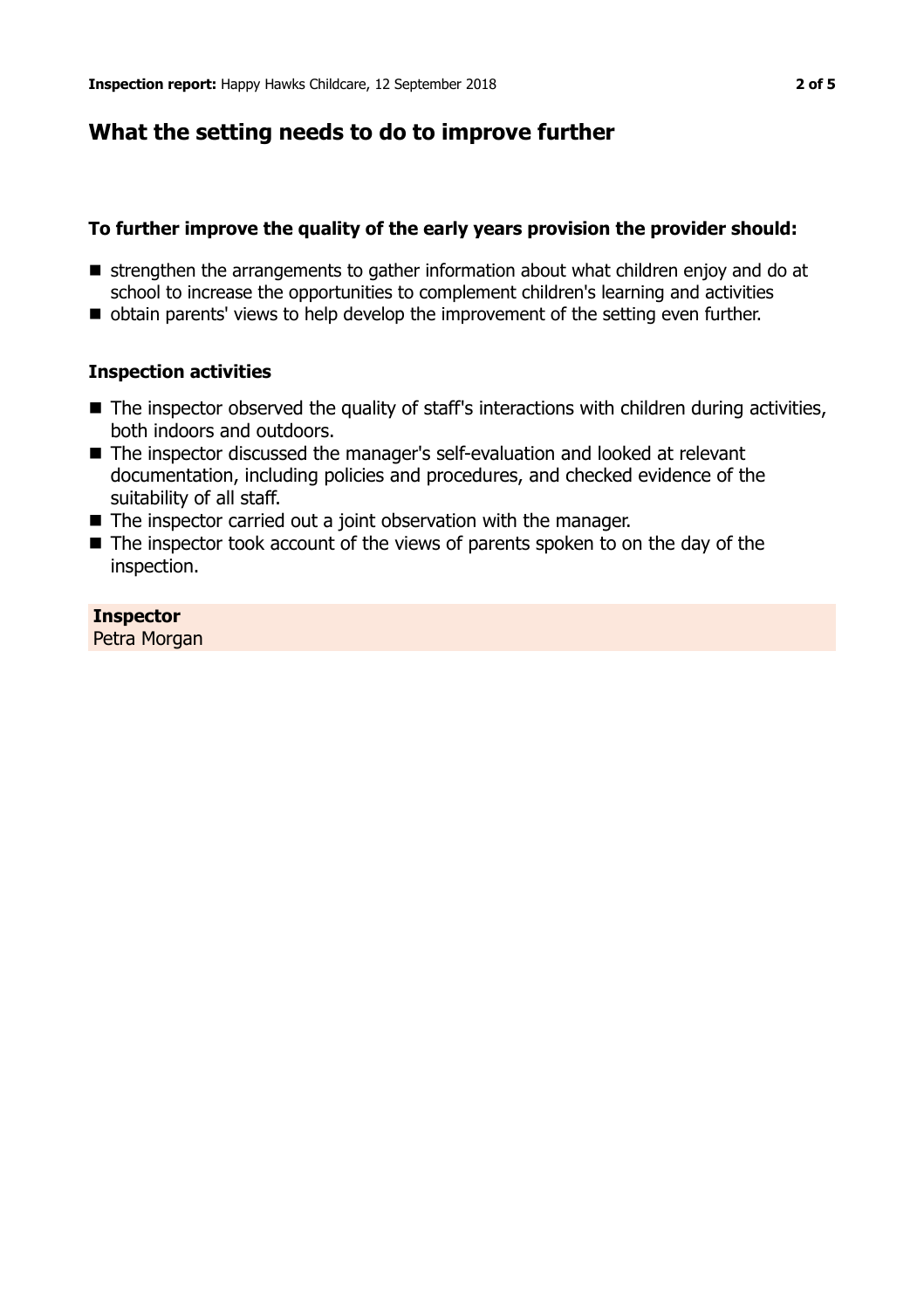# **Inspection findings**

#### **Effectiveness of leadership and management is good**

Arrangements for safeguarding are effective. The manager and staff have a good understanding of their role in safeguarding children. All staff have received safeguarding training and know the procedure to follow should they have a concern about a child's welfare. Staff position themselves effectively when children play outside so that they can see all areas. The manager has secure risk assessment procedures in place, which helps to minimise potential risks and keep children safe from harm. The manager generally uses self-evaluation effectively to identify areas for development accurately and involves the views of staff and children in the process. She reviews staff performance and provides guidance to support them in their role. Staff share ideas and suggestions, helping to build on the quality of the activities offered to children. For example, following on from training, staff allow children to take acceptable risks during their play, to increase their ability to keep themselves safe.

#### **Quality of teaching, learning and assessment is good**

Children have lots of fun and say they enjoy their time at the setting. Staff provide them with many opportunities to make independent choices in their play, follow their own interests and become active learners. For example, children decide they want to make slime and staff provide the ingredients in order for them to do so. Children chose what colour their slime will be and show great delight as they carefully mix the ingredients together. They enthusiastically prod, squeeze and stretch the slime, which helps develop the muscles in their hands and support their small-muscle skills well. Children make interesting shapes and are proud of their achievements. Staff enable them to develop a growing awareness of information technology and children enjoy playing games with each other on a computer console.

#### **Personal development, behaviour and welfare are good**

Children are happy, settled and secure. They thoroughly enjoy mixing and socialising with children from different year groups and build good friendships. Staff use praise effectively to boost children's self-esteem and children form strong attachments with staff. This supports children's emotional well-being successfully. Children enjoy the responsibility of carrying out small tasks. For example, they help to risk assess the outdoors before they play outside and check that the gates are secure. This encourages children to think about safety and builds on their own knowledge of how to stay safe and identify potential dangers. Staff provide plenty of opportunities for children to exercise, enjoy fresh air and develop their physical skills. Children confidently climb trees, play football together and have ample space to run around. Staff support children well to develop their independence and to do things for themselves. For instance, children pour their own drinks and safely use knives to butter their own bread.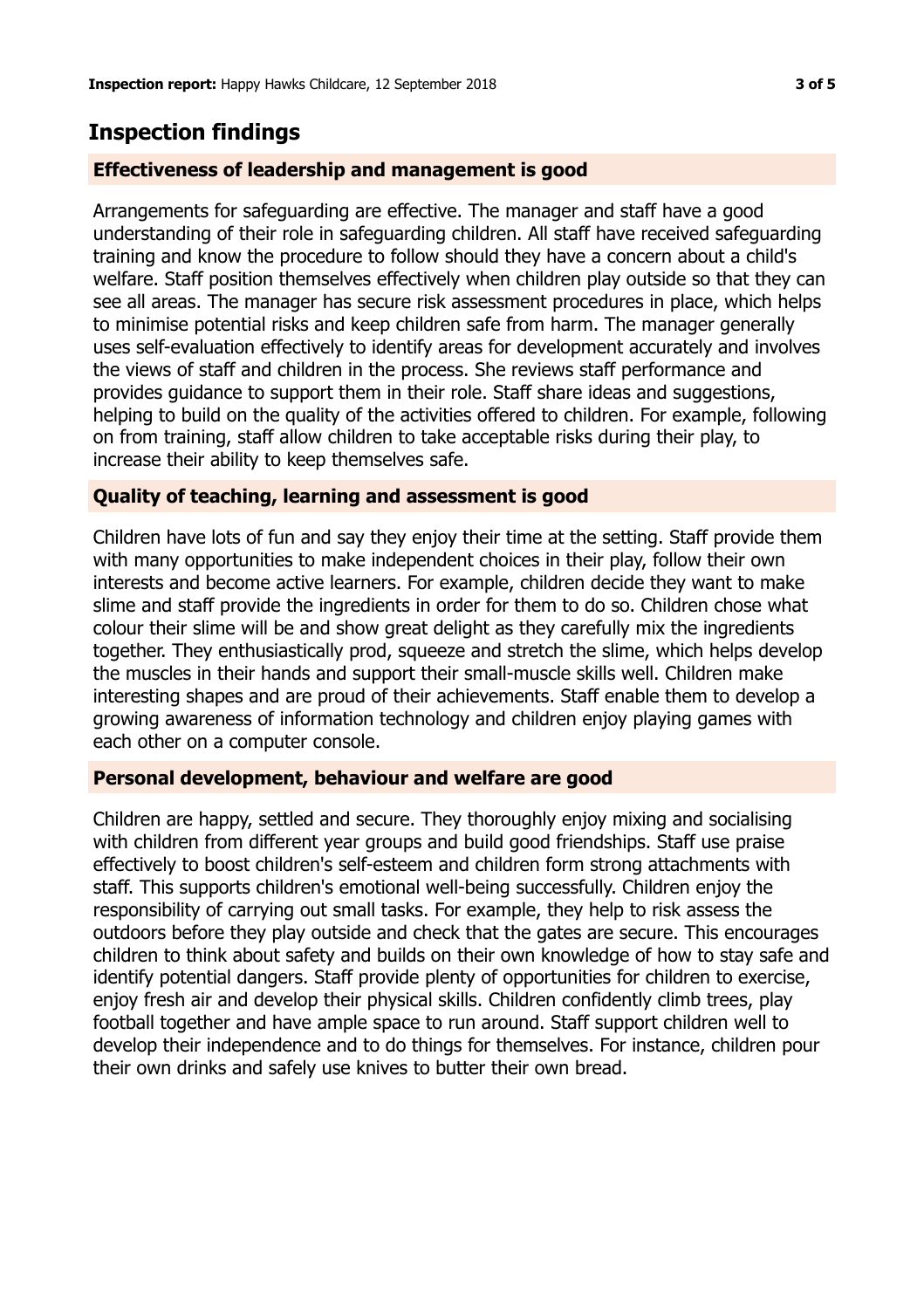## **Setting details**

| Unique reference number                             | EY482175                                                                             |  |
|-----------------------------------------------------|--------------------------------------------------------------------------------------|--|
| <b>Local authority</b>                              | Devon                                                                                |  |
| <b>Inspection number</b>                            | 10076295                                                                             |  |
| <b>Type of provision</b>                            | Out-of-school day care                                                               |  |
| <b>Registers</b>                                    | Early Years Register, Compulsory Childcare<br>Register, Voluntary Childcare Register |  |
| Day care type                                       | Childcare on non-domestic premises                                                   |  |
| Age range of children                               | $4 - 8$                                                                              |  |
| <b>Total number of places</b>                       | 30                                                                                   |  |
| Number of children on roll                          | 89                                                                                   |  |
| Name of registered person                           | Hawkins, Faye Elizabeth                                                              |  |
| <b>Registered person unique</b><br>reference number | RP902984                                                                             |  |
| Date of previous inspection                         | 15 February 2016                                                                     |  |
| <b>Telephone number</b>                             | 07792271621                                                                          |  |

Happy Hawks Childcare registered in 2014. It operates from a separate building at Seaton Primary School in Seaton, Devon. The setting is open Monday to Friday from 7.30am to 9am and from 3pm to 6pm in term time. It also operates Monday to Friday from 7.30am to 6pm during school holidays. The setting employs 11 members of staff. Of these, one holds qualified teacher status, one has a qualification at level 5, eight have a qualification at level 3 and one is unqualified.

This inspection was carried out by Ofsted under sections 49 and 50 of the Childcare Act 2006 on the quality and standards of provision that is registered on the Early Years Register. The registered person must ensure that this provision complies with the statutory framework for children's learning, development and care, known as the early years foundation stage.

Any complaints about the inspection or the report should be made following the procedures set out in the guidance Complaints procedure: raising concerns and making complaints about Ofsted, which is available from Ofsted's website: www.ofsted.gov.uk. If you would like Ofsted to send you a copy of the guidance, please telephone 0300 123 4234, or email [enquiries@ofsted.gov.uk.](mailto:enquiries@ofsted.gov.uk)